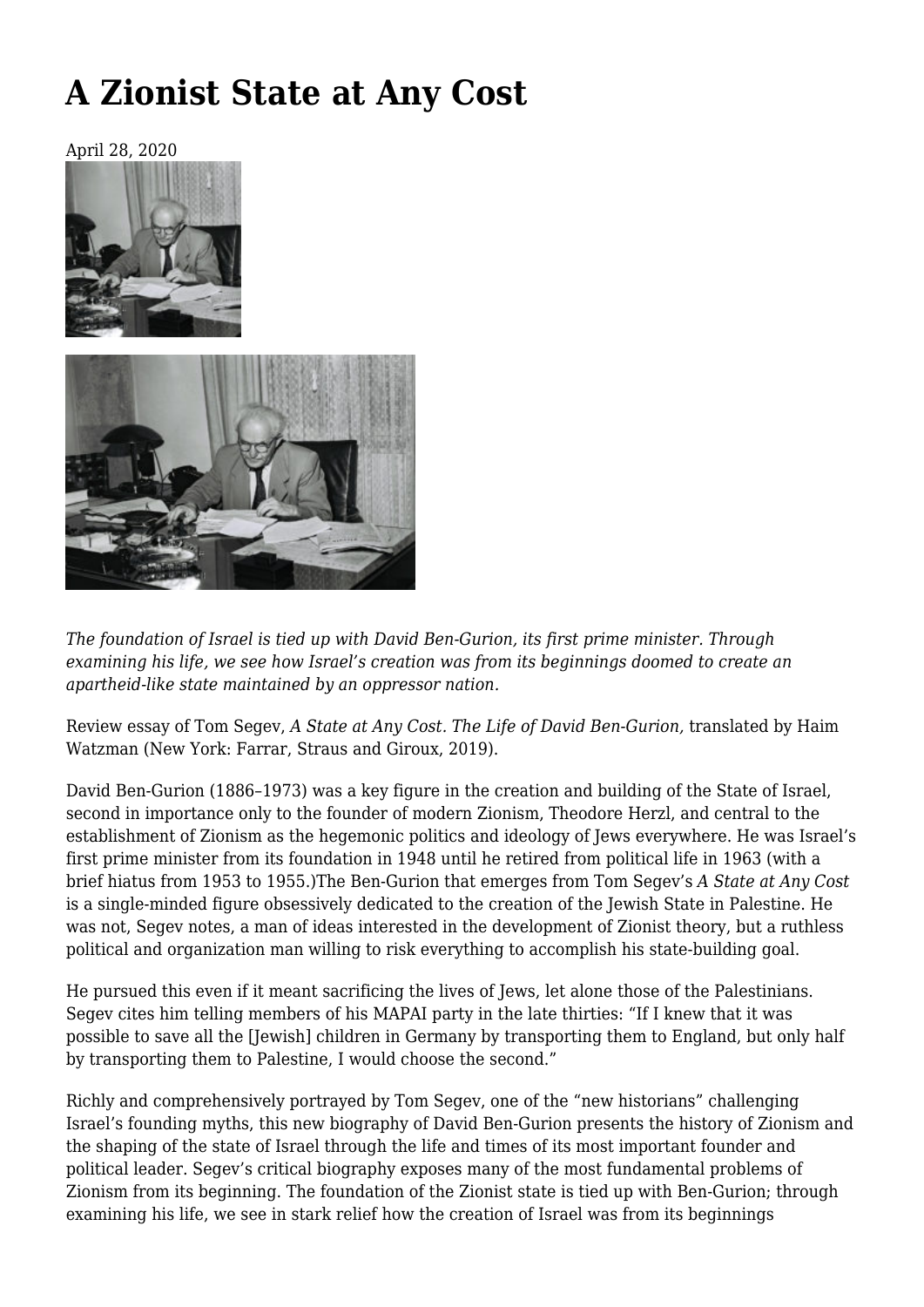incompatible with the creation of a democratic binational state composed of Jews and Palestinians, and the project of Israeli state-building was always doomed to turn Israel into an oppressor nation.

# **Ben-Gurion's Zionist Politics and Practice**

According to Segev, Ben-Gurion (born David Yosef Gruen) was a Zionist since childhood. Born in Plonsk, a Polish town of 8,000 people with a strong Jewish presence, he grew up in a Jewish middleclass family. His father, a self-employed legal aide, was an early activist in the budding Zionist movement in Poland.

Ben-Gurion left for Palestine in 1906 at age twenty, but unwilling to devote himself to working the land, he left. First, to study at the University of Istanbul — although he never acquired a university degree there or anywhere else, a source of a profound sense of personal inferiority throughout his life — periodically visiting Poland, and then ending, with the onset of World War I, in the United States. Always and everywhere, he was involved in political organization work on behalf of the creation of the Jewish State, and he finally settled in Palestine in the early 1920s where he emerged as a preeminent leader of the Histadrut, a Zionist union that would also become a huge Zionist economic enterprise.

Within the Zionist context, Segev writes, Ben-Gurion considered himself a socialist of sorts, in the sense of aiming to construct a welfare state that assured a minimum standard of living for Jews. Like many of his Jewish contemporaries, he had been impacted by the Russian Revolution. Segev describes him as referring often to his attendance at the sixth anniversary of the Russian Revolution celebrated in Moscow's Red Square on November 7, 1923 as a representative of the Histadrut.

Echoing the revolutionaries in early twentieth-century Russia who thought the Russian bourgeoisie unable to lead in the struggle to overthrow tsarism and establish a democratic republic, Ben-Gurion's socialism held, along with many Zionist pioneers, that the Jewish bourgeoisie, driven by their individual, private interests, could not be trusted to build the strong Jewish state he was pursuing in Palestine. However, as Zeev Sternhell argues in his *Founding Myths of Israel*, Ben-Gurion was most of all a nationalist for whom socialism was a strategy for mobilization and nationbuilding. His admiration for Lenin did not stem from a substantive revolutionary politics but rather from his determination and iron will in pursuit of his political goals. (He also admired Churchill.)

As a committed "centrist" in the Zionist movement, Ben-Gurion ruthlessly fought against the Bund, the secular Jewish socialist labor movement, while in Poland, and against Communists and left-wing Zionists as well as against Jabotinsky's and Begin's right-wing Revisionists in Palestine. And he fought them, writes Segev, as the relentless ferocious political operator he was, ready to eliminate whoever he considered politically undesirable, leading Segev to brand him a "non-Communist Zionist Bolshevik."

Ben-Gurion was combatively intolerant of disagreement with his own political associates, sometimes out of calculation and sometimes due to the loss of his self-control. "His manner of speech is simply inhuman." Segev cites Moshe Sharett, a one-time Israeli prime minister and leading member of Ben-Gurion's government, "If you agree with him eighty percent and differ twenty percent, or agree with his main point and argue a minor part, or agree in general but differ on a specific detail — he immediately focuses all his fervor on that twenty percent, that minor point, or that detail, and the altercation is so powerful that it is as if the dispute were over one hundred percent." Sharett added that "you never manage to get out a complete sentence with him. He immediately interrupts, latches onto a word he doesn't like, confronts and rages."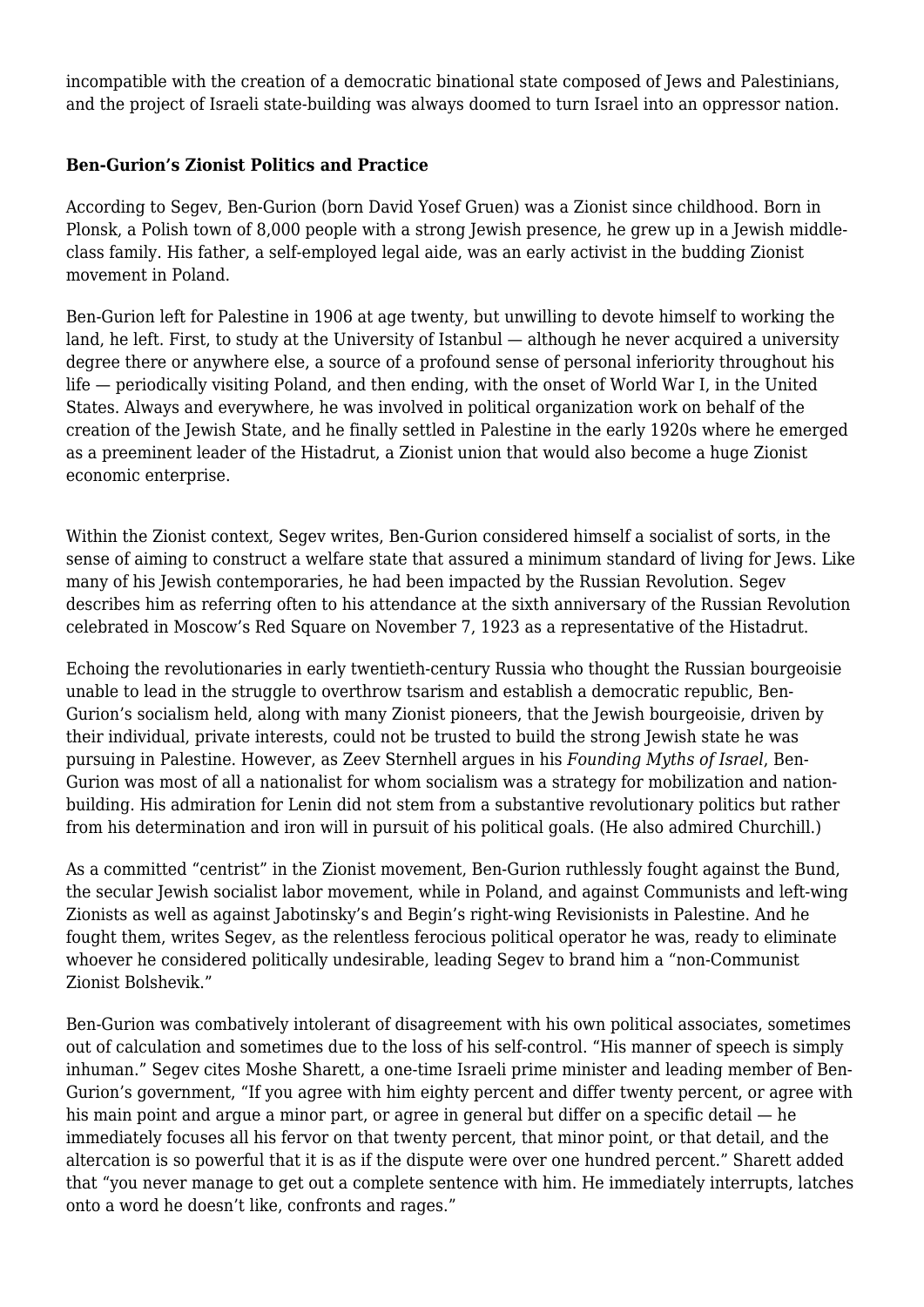Like all Zionists, Ben-Gurion's Zionism was premised on the belief that antisemitism was a permanent and inevitable feature of the human condition, and that the only solution to this problem was to create a Jewish State in Palestine. He held on to this conception throughout his life, allowing only for one exemption: the United States. It is worth noting, though Segev does not explore this issue, that Ben-Gurion held on to this view — notwithstanding the fact that especially before World War II, antisemitism was rife within the United States.

And when American antisemitism substantially diminished after the end of the war, Ben-Gurion seems to have also ignored that fact, which would have forced him to consider the role that the postwar changes in the socioeconomic conditions of the American Jewry played in it. His disregard for these historically bound conditions was consistent with his Zionist view of antisemitism as an inevitable part of the human condition.

What Segev does note, however, is that for Ben-Gurion, as it had been for Herzl, antisemitism was perversely a great ally to Zionism, with every manifestation of antisemitism becoming a "boost" to Zionism. This did not mean that Zionist leaders actively encouraged antisemitism, but it did mean a certain degree of resignation to it as inevitable and a repeated willingness to make deals with antisemites, if Ben-Gurion and other Zionist leaders saw it as beneficial to the Zionist project.

As the hard Zionist he was, Ben-Gurion stood for the territorial expansion of a Jewish state. At the 1937 Zionist congress in Zurich, he declared that "our right to Palestine, all of it, is unassailable and eternal" and that he was "an enthusiastic advocate of a Jewish state within the historical boundaries of the Land of Israel." Thus, as Segev notes, the proposal for the territorial extension of Israel beyond the Green Line (demarcating Israel's boundaries before the 1967 War) was not the monopoly of the right-wing Revisionists, but was shared by both "right" and "left" Zionists, Ben-Gurion included. Thus, Ben-Gurion's reputation as a "liberal" Zionist rests on his greater pragmatism than the more hawkish right wing led by Jabotinsky and Begin, the welfare state created under his rule, and his secularism, which however did not prevent him from making major concessions to the religious Jews at a time when they were far weaker than today.

Regarding Ben-Gurion's expansionist views, Segev presents a detailed narrative of how in 1954, under the rule of Ben-Gurion's Mapai (an earlier version of the Labor Party), the IDF General Staff's Planning Department produced a study titled "Nevo," upholding the need to expand Israel's Green Line borders for various economic, social, and demographic reasons and presenting several alternatives for such expansion. The most ambitious proposal involved setting back Egypt's border to the far end of the Sinai Desert, preferably on the bank of the Suez Canal; taking parts of Saudi Arabia in the South, and if possible allow Israel to control the Arabian oil fields; taking over Syrian lands; and setting the border with Jordan far east of the Jordan River, a proposal which, incidentally, would have covered a territory substantially larger than the one currently controlled by Israel.

Thus, "Nevo" demonstrates that while Israeli governments always attempted, with varying degrees of success, to justify territorial expansion in the context of grave moments of crisis, such plans had been prepared by the Isareli government long before the crises erupted.

#### **No Future for Coexistence**

At the same time, Segev notes, Ben-Gurion was a tough-minded realist well aware that, like the Zionist Jews, the Palestinians wanted their nation in Palestine too, and that they would not simply fold their hands and agree to give up their land to the Jews. From Ben-Gurion's point of view, there could be no future for Arab-Israeli coexistence within the same territory. So, his plans sought to expand Israeli territory into areas populated by a minimum of Arabs in it.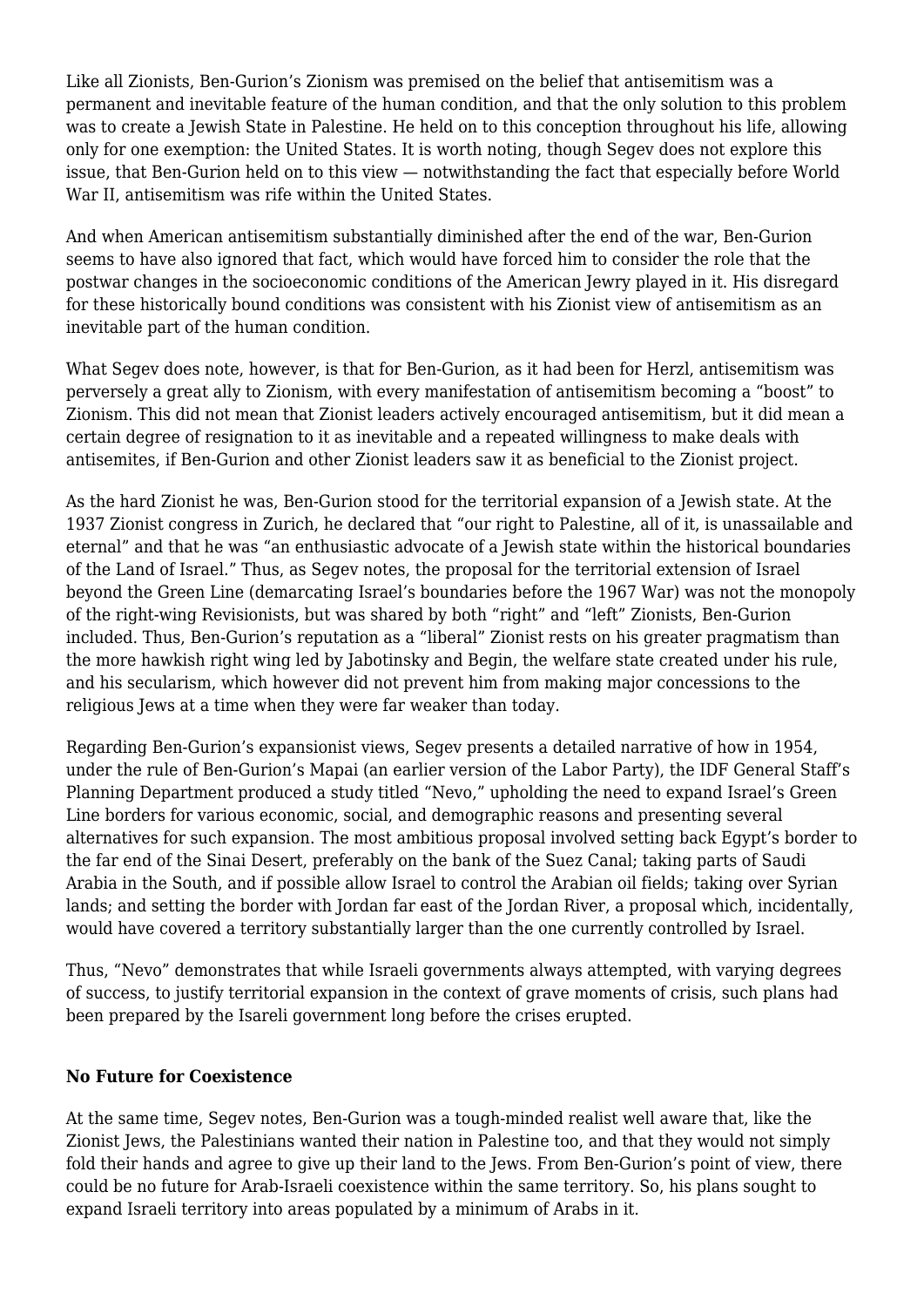This explains his initial opposition to Israel going to war in 1967, because it would mean ruling over lands entirely populated by Arabs and what he knew would be Arab hostility to the Zionist project. But as Segev indicates, Ben-Gurion was soon "swept up by that ecstasy produced by the victory and conquests" and began to advocate a clearly expansionist program, particularly when it argued for Israeli control of the Gaza Strip with its inhabitants being moved to the West Bank with Israeli assistance and supposedly with their consent, and negotiations with inhabitants of the West Bank to establish an autonomous entity tied to Israel economically, with an outlet to the sea through Israeli ports although with the presence of Israeli troops to "guarantee the West Bank's independence from Jordan."

His same notion of minimizing the Arab Palestinian presence also explains the central role he played, according to Segev, in the expulsion of Palestinian Arabs from their land in the 1948 war. It was the work of Segev and other Israeli "new historians" that exploded the Zionist myth, although Palestinians were of course already well aware of it, that on the eve of the declaration of the state of Israel Palestinian Arabs, had abandoned their homes, towns, and villages of their own free will heeding the calls and exhortations of their leaders.

In fact, as Segev has shown, most Palestinians were forcefully expelled by the Haganah (Jewish Israeli Army) or ran away terrorized and in fear for their lives due to the threats and actions of the Jewish forces. That included, in Segev's long and detailed list of examples, the Palestinian neighborhoods in the lower part of the city of Haifa, where the Haganah "was bombarding them from the upper slope of Mount Carmel with mortar fire." It also included the forceful expulsion by the Israeli Army of the Palestinians from their conquered town of Lod; the expulsion of Palestinians from the Christian village of Iqrit.

Segev shows that Ben-Gurion generally approved these actions, and that he also insisted, during a truce in the 1948 war, on restarting the hostilities as an opportunity to "clean" the Galilee of the 100,000 Palestinians who had sought refuge there.

In spite of its tendency to altogether avoid dealing with the existence of the Palestinians in Palestine, the Zionist movement had on occasion discussed the possibility of removing or "transferring" them out of the boundaries of the Jewish state. As early as June 1895, Herzl, in line with his diplomatic and "realpolitik" outlook, had come out in support of transferring, "discreetly and circumspectly," the Arabs out of Palestine. Zionist leaders such as Aharon Zizling advocated in 1937 a transfer based on a "real population exchange" of Palestinians for the Jews of Iraq and other Arab countries.

Such proposals never considered why Palestinian Arabs would want or need to leave their land, even voluntarily. Prominent Zionist figures like Golda Meir and Berl Katznelson did not object in principle to the transfer notion but considered it unfeasible.

Whether Zionist leaders considered the transfer of Arabs practical or not, few considered the possibility of its leading to an Israeli-style apartheid system that we see today in Israel-Palestine. One exception was Zionist leader Menachem Ussishkin who in 1941 explicitly argued that any attempt to create a Jewish state before there was a Jewish majority in Palestine would result in a Zionist apartheid.

Pointing out that in South Africa whites were only 20 percent of the population and that the remaining 80 percent were blacks who had no rights at all, he questioned whether the Zionist movement should stand for having the Jewish 20 percent of the total population ruling the whole of Palestine. He confronted Ben-Gurion's call for the creation of a Jewish state as the first priority, and conferring equal rights to the Arabs, and transferring those voluntarily agreeing to it, arguing it was contradictory and unrealistic. As he put it, "it is impossible."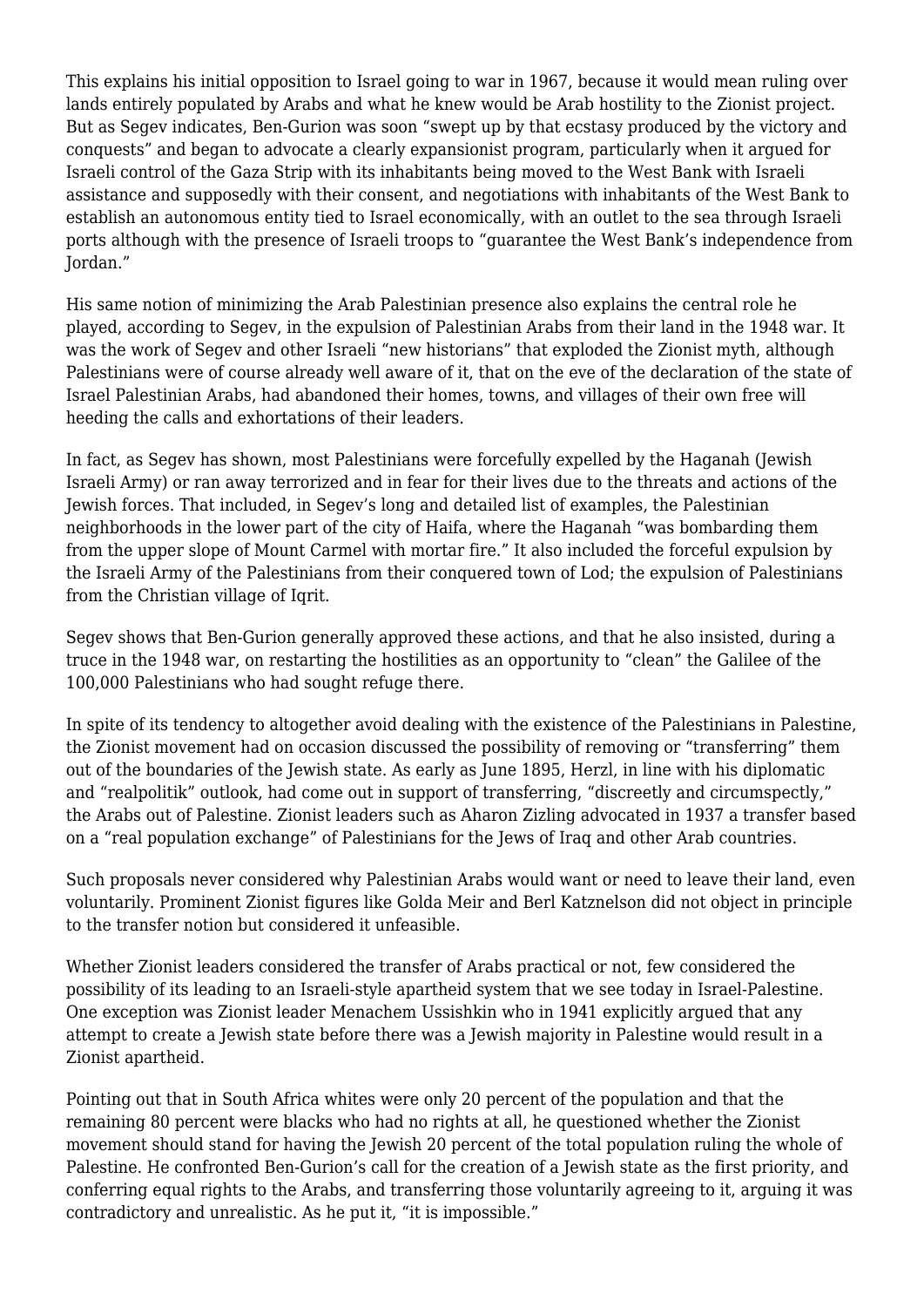Ussishkin insisted that Zionist goals in the proximate future had to focus on large-scale Jewish immigration to Palestine instead of creating the Jewish state (Ussishkin was so fixated in avoiding the possibility of a South African–type apartheid system in Palestine that he never considered his own proposal could have led to an oppressor Zionist state close to the US model of white/black and particularly white / Native American power relations.)

Segev also documents how Ben-Gurion's Zionism clearly and unambiguously precluded any possibility of turning Israel into a binational state, a free and independent state of Palestine/Israel or of Israel/Palestine, based on the coexistence of two equal peoples, with national and cultural rights and autonomy safeguarded for both. As in the case of the multinational state of Canada (comprising the indigenous nations, immigrants of various national origins, and the far more numerous Frenchand English-speaking Canadians), such a state would require a long process of struggle to ensure that the rights of the oppressed national groups are vindicated in deed as well as in the laws of the country.

Ben-Gurion concentrated his vitriol on the German Jewish liberals who supported binationalism, such as Martin Buber, whom he attacked by questioning his loyalty to Judaism and accusing him of having the psychology of a servant. Branding binationalism as treasonous, Ben-Gurion warned its advocates that by reaching "an agreement with the Arabs, you will be in Hitler's camp."

The binationalist proposals were intended to create a bridge to the Palestinian Arabs violently resisting a Zionist emigration to Palestine characterized, among other things, by the Jewish settlers' poor treatment of Arab labor, the purchase of land that led to the ejection of Arab tenant farmers from their land (who Segev claims sometimes were paid compensation and sometimes not), the marginalization if not exclusion of Arab labor from the labor market in agriculture and industry through Zionist labor policies seeking to hire Jewish labor only, and the barring of those Arabs able to get work from joining the Histadrut, the Israeli labor federation, until 1959, and from voting in its elections until several years later.

To combat the Palestinian Arab resistance, Ben-Gurion had been advocating since the 1930s a policy of "aggressive self-defense" that included driving Arabs out of Palestine. Although at some point, in his position as defense minister, which he held simultaneously with his being prime minister, he stated that in pursuit of the goal of peace, the Israeli government had to "gain the hearts of the Arabs." But he insisted that "there is only one way that we can teach them to respect us. If we don't blow up Cairo, they will think that they can blow up Tel Aviv."

# **Ben-Gurion's Pragmatism**

However, when it came to dealing with international forces, Ben-Gurion's tough, uncompromising Zionist stance morphed into a totally pragmatic, nonconfrontational position aimed at wresting and negotiating whatever he could from the powers that be. It was this pragmatism, writes Segev, which led Ben-Gurion to take the long view and accept the relatively small piece of land that the United Nations had assigned to Israel in the 1947 Partition Plan.

From Ben-Gurion's perspective, this was the "half a loaf" that could be made to rise and grow as future circumstances allowed. Thus, when Israel's "Declaration of Independence" was drafted in 1948, he insisted and prevailed by a vote to five to four in the committee preparing the statement that the Declaration omit any reference to the country's borders thus leaving the possibility of future expansion open without having to confront major foreign powers and international opinion.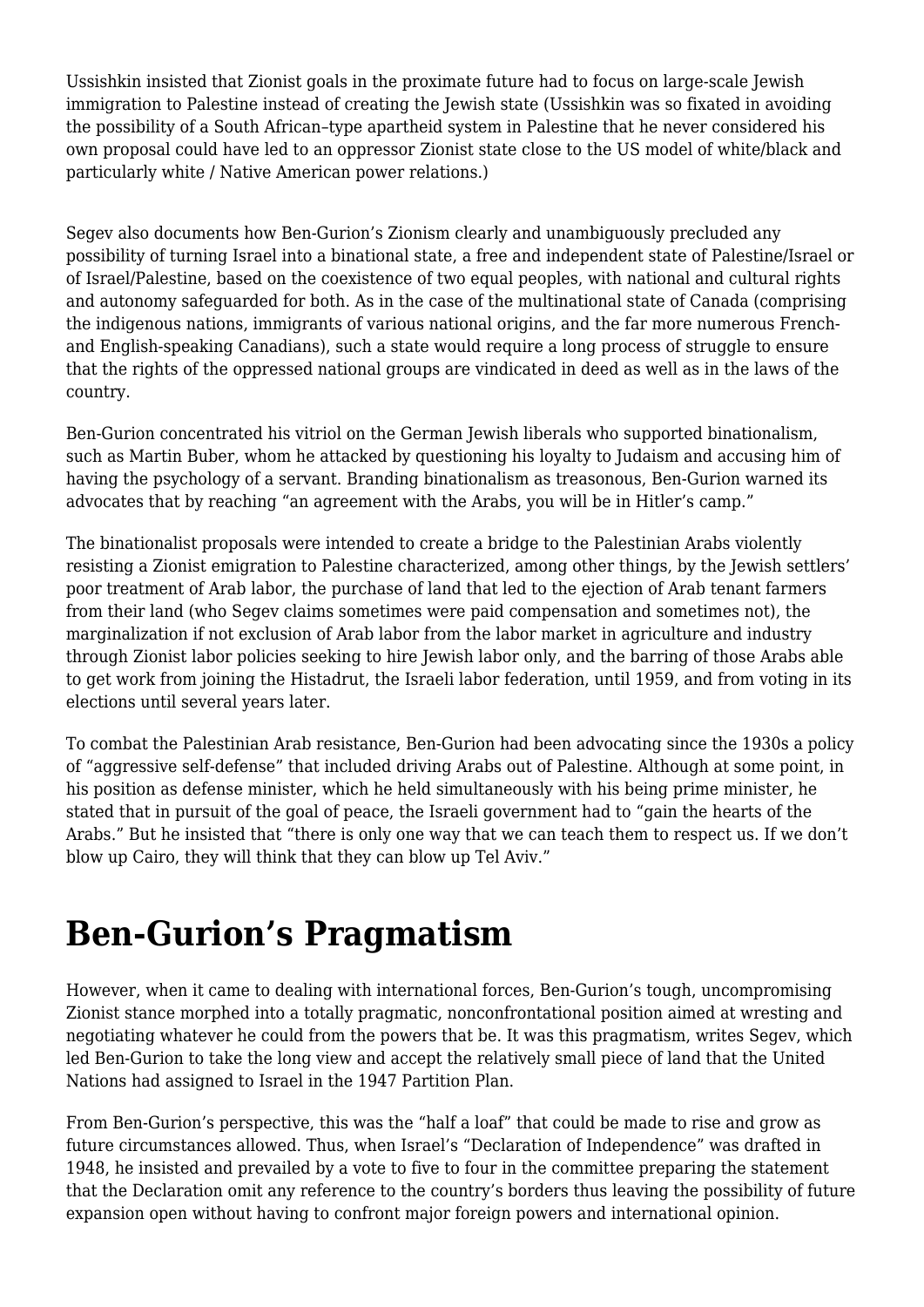His tactics worked: when in 1948 Israel conquered and annexed a much larger territory than what the United Nations had originally granted to the new Jewish state, the international powers accepted that expansion as an outcome of war — something they would not have been able to do so easily had Israel announced explicitly and in advance its expansionist intentions.

Ben-Gurion, observes Segev, kept his ear to the ground and followed very closely the international relations of forces, especially those involving Washington. He ended up paying a high price in those occasions when he mistakenly ignored or downplayed the pressures coming from those powers, as in 1956, when the Eisenhower administration forced Israel and its senior partners England and France to beat a retreat from their military adventure against Egypt to punish Nasser for nationalizing the Suez Canal.

His pragmatism explains much of the hypocritical dissembling he showed when questioned about delicate political issues that could cost international support for Zionism. At a dinner with Supreme Court Justice Felix Frankfurter and the American diplomat William Bullitt, he piously responded to the diplomat's 1942 proposal to expel all Arabs from Palestine in order to establish a Jewish state that there was no need to deport the Arabs, because Palestine was economically capable of supporting both Arabs and Jews.

While Segev does not elaborate on this exchange, Ben-Gurion must have known that to have publicly agreed to a plan to expel Arabs from Palestine in 1942 would have been a political and public relations disaster. It was precisely this cautious, diplomatic, and even virtuous discourse that characterized mainstream Zionist pronouncements for foreign consumption, particularly before the foundation of Israel and during the early years of its existence.

That is also what I believe motivated Ben-Gurion's response, in 1931, to the small group of wellknown professionals and intellectuals of Brit Shalom advocating for a binational state and critical of Ben-Gurion's policies aimed at creating a Jewish majority, emphasizing his supposed concern about the Palestinians: "according to my moral outlook, we do not have the right to discriminate against even one Arab child, even if such discrimination would obtain for us all that we seek."

# **Racial and Ethnic Horizons of Ben-Gurion's European Zionism**

Situated in a European context that regarded the Palestinian Arabs as socially and culturally alien, Zionist thought not only avoided discussing them, but even tended to negate their existence by talking about Palestine as an empty land, along the lines of Israel Zangwill's 1901 motto "Palestine is a country without a people and the Jews are a people without a country," an example of what social psychologist Leon Festinger called "cognitive dissonance" (an attempt to seek internal consistency by negating or distorting a reality that may create dissonance).

Far from trying to integrate itself in the Arab world, the Jewish state, according to Theodor Herzl, the founder of Zionism, was to be "a rampart of Europe against Asia, an outpost of civilization as opposed to barbarism." As Segev describes it, Ben-Gurion fully shared in Herzel's racially charged Orientalism. The 1929 Arab revolt that, according to official figures, resulted in the death of 130 Jews and 100 Arabs, and in over 200 Arabs and 300 Jews wounded, reinforced his Orientalist tendencies leading him to state that the Arabs were "primitive" and that the Jews were facing "an outbreak of the worst instincts of savage masses — inflamed religious extremism, a compulsion for robbery and looting, and a thirst for blood." For the Arab "son of the desert" looking at the Jew from his "shack," warned Ben-Gurion, "even the Jews' barn looked to him like a royal mansion."

Ben-Gurion looked at the Oriental Jews through the same Orientalist, Eurocentric lens. His reaction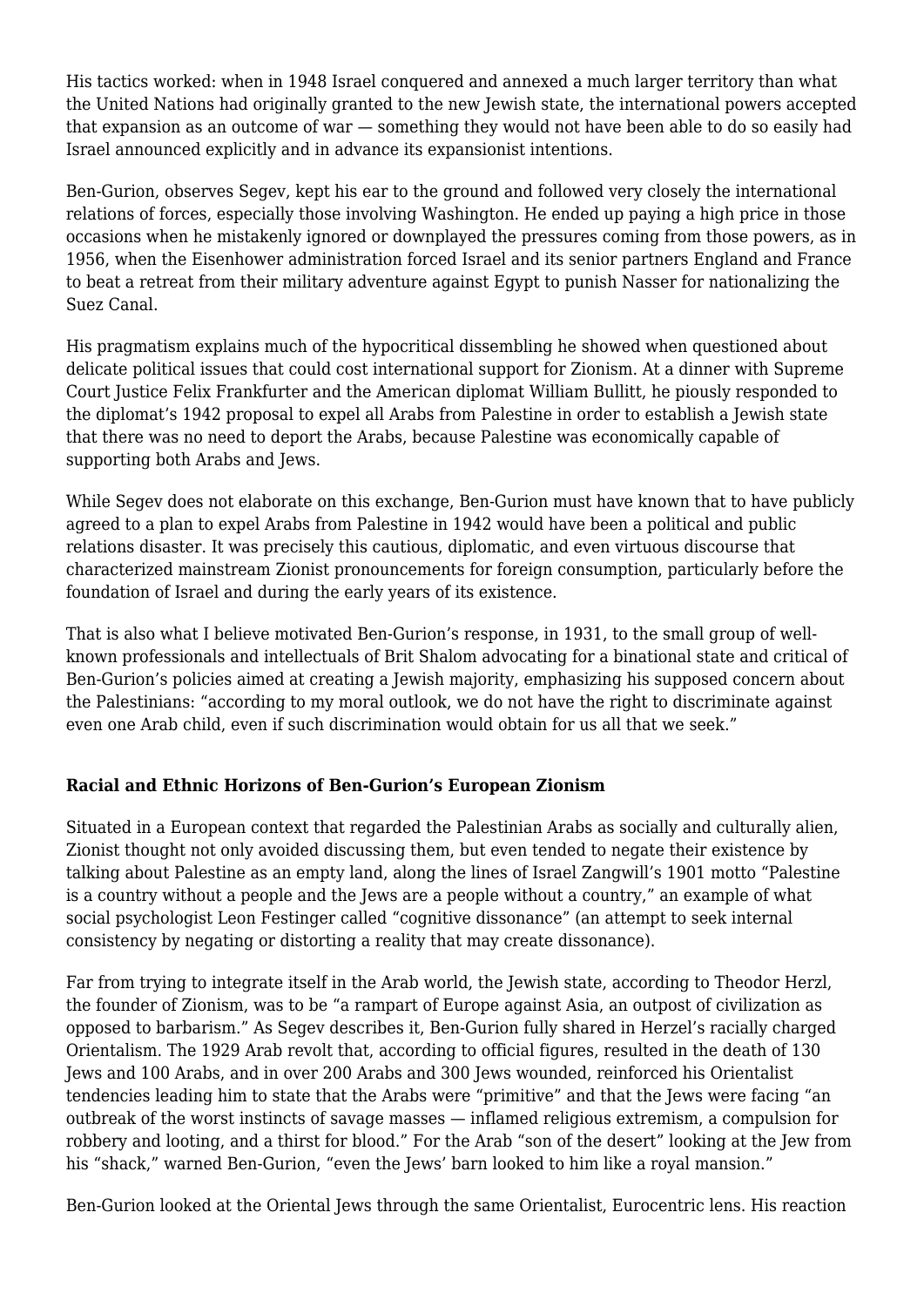to the 1959 riots of the Jews in Israel that had earlier arrived from Arab countries was not very different from his reaction to the Arab revolt of 1929. In a letter to the chairman of the commission of enquiry set up to investigate the events, he wrote "an Ashkenazi thug, thief, pimp or murderer would not be able to gain the sympathy of the Ashkenazi community (if there is indeed such a community), nor would such an idea come into his head. But in a primitive community [such as that of the Mizrahi or Oriental Jews] it can happen." A few days later, he privately repeated his concern with the growing influence that the Jews from the Islamic world were having on Israeli society.

Like his view of antisemitism as an inherent part of the human condition, Ben-Gurion's Orientalism made him view economic and sociocultural characteristics of ethnic and racial groups as stemming from their own "nature" instead of stemming from historically caused socioeconomic conditions. That is why he not only regarded as foreign and alien the poor, uneducated, immigrant Jews from the Arab world, but also the destitute and brutalized Holocaust survivors arriving in Israel. They were Jews, Ben-Gurion affirmed, "only in the sense that they were not non-Jews."

In fact, Ben-Gurion had a Social Darwinist approach to European Jews, only a minority of whom were Zionists during the years preceding the Holocaust. Ben-Gurion made it clear that if it came to choosing between ten thousand Jews who would be beneficial to Palestine and the "rebirth" of Israel and a million Jews who would be a burden, the ten thousand should be saved. As Segev points out, Ben-Gurion conducted the rescue plans "as a realist of narrow horizons and little faith," adding that the Zionist leader saw the awful significance of the Nazi slaughter not in terms of the enormous number of Jews who were massacred, but instead because that select part of the nation that alone was capable and equipped to build the state had been exterminated.

## **From Settlers to Oppressor Nation**

In the end, Ben-Gurion did succeed in realizing his lifelong goal of creating a Zionist state based both on the exclusion and expulsion of Palestinian Arabs, and on the success of the international Zionist movement he led.

It is impossible to overstate the political hegemony that Zionism achieved over world Jewry in the wake of the Holocaust. It emerged from the political field where it had competed with other political ideologies in the pre-WWII Jewish Europe — principally Bundism and the religious parties — as the unchallengeable political "answer" to antisemitism, and reached its peak with the 1967 war, after which it became the pervasive ideology, politically and culturally, of world Jewry.

Of course, the great majority of Jews, especially in the United States, did not seriously consider emigrating to Israel. But chronic East European Jewish pessimism that often expressed itself as "insurance policy" Zionism (the idea essentially being "it is good to have Israel in case there is trouble and we have a place to go") had substantial support among Jews outside the United States and Canada. In the 1940s and 1950s, most of the international left also supported Zionism and paid little if any attention to the fate of Palestinian Arabs.

The Bundist and other socialist perspectives that in certain periods such as the late 1930s had been the dominant political tendency of the Jewish community in Poland were thoroughly defeated by the tragic fate of the East European Jews, which dealt a crushing blow to Bundism and more generally to non-Zionist socialism for their position of staying and fighting for one's rights wherever one lived instead of leaving. The Nazi ideology and its extermination practice won that political battle for Zionism, which could then turn and tell the Bundists and other Jewish internationalists "We told you so." Political defeats have consequences, particularly for the Bund, whose social base had been wiped out by the Nazis, and to a lesser extent for the religious political parties.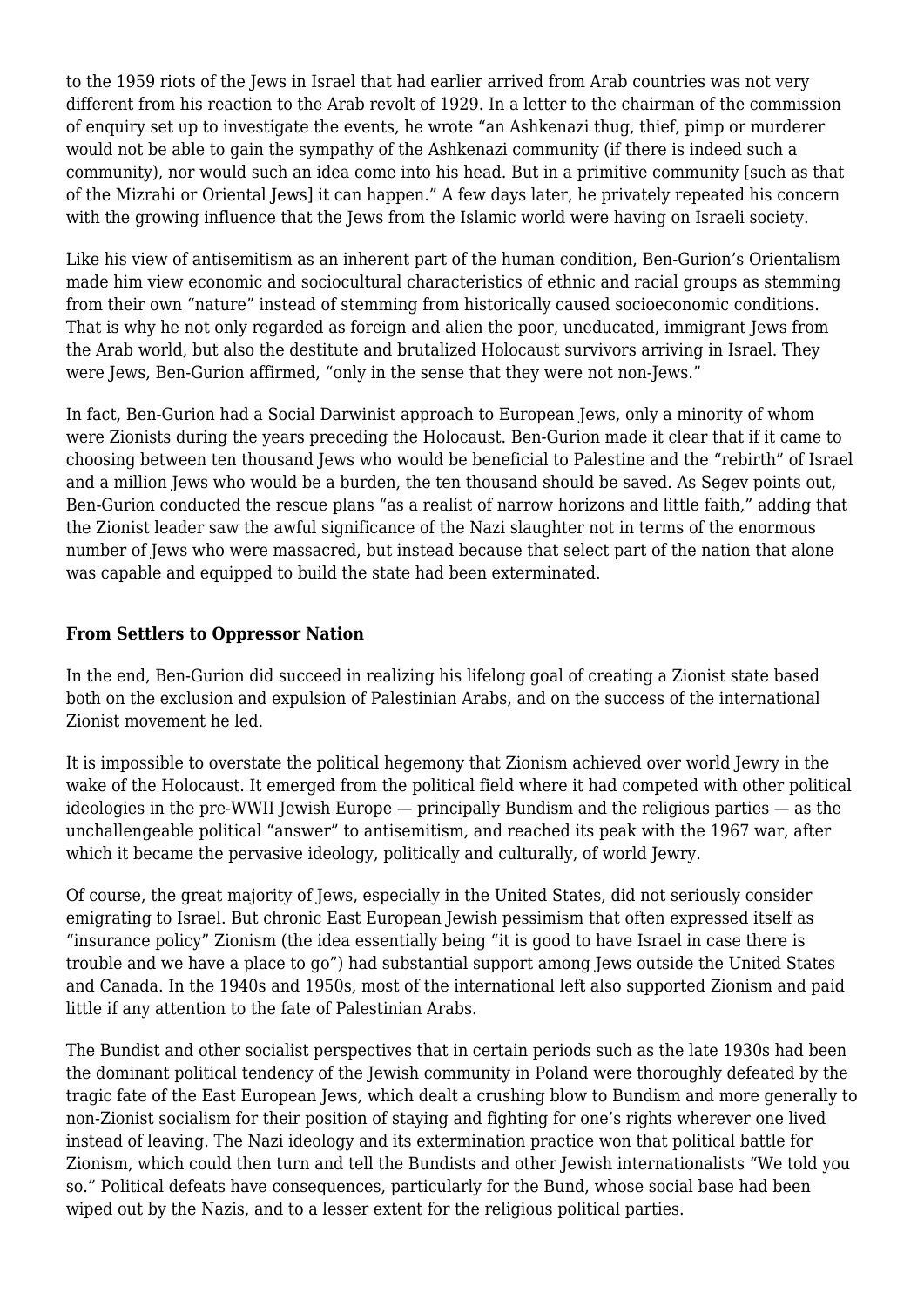And in fact, the Jewish community in Palestine, and later the Jewish state established by the triumphant Zionist movement led by Ben-Gurion, succeeded in creating a nation, Israel. It was a Jewish nation forged on the basis of a modernized Hebrew language that united Jews coming from many different parts of the world, the effective and thorough socialization of the Israeli Jews into Zionist values, the almost universal participation of Jewish women and men in the IDF (Israel Defense Forces), and a sense of national superiority resulting from the several victorious clashes with the Palestinian and Arab enemies. These forces proved far stronger than the many that could have pulled apart Jews of widely different origins, cultures, and history, in addition to their class differences and ethnic and racial divisions. This was an entirely new Jewish nation. With the exception of the Yiddish-speaking Jews within the Pale of Settlement in the tsarist empire, Jews throughout the world had never constituted a nation before.

## **The Process of Building an Oppressor Nation**

This reality and consciousness of nationhood developed in the course of a historic process that began with the first three (and especially the second and third) waves of ideologically driven settlers who, although relatively small in number, became the intellectual and political leaders of the Yishuv (the Jewish community in Palestine before the Israeli state was created in 1948), and later the state of Israel as it grew substantially through the influx of large numbers of Jewish immigrants and refugees. Only a minority of the latter could be properly considered settlers when they arrived in Palestine, either in ideological or sociological terms. But the great majority of this mass of Jewish immigrants and refugees sooner or later adopted the settler political ideology and followed the leadership of the founding settlers.

But it is important to recognize that, in contrast with the first three migratory waves, they arrived in Palestine (and then Israel) because they had nowhere else to go, not because of the settler-colonial ideological pull that distinguished the previous immigration. This newly formed nation, with its systematic oppression of Palestinian Arabs, became an *oppressor nation,* very much along the lines followed by the United States in its subordination of its Native American, African American and after 1848 — Mexican population. The main difference is that the oppressed Palestinians have been better able to place into doubt the legitimacy of Zionist domination than were the Native Americans, black slaves and their oppressed descendants, and the conquered Mexicans with respect to white Anglo-Saxon domination in the North American continent.

Among the most important reasons for this difference has been the Palestinians' existence within the broad Arab world, which has been the source of large-scale popular support for the Palestinians (as well as betrayals by the Arab ruling classes and government leaders), the Palestinian leaders' limited but real success in using the Cold War to place their cause in the world's agenda, and the foundation of Israel with United States and Western support (and also Soviet support in its first few years) in the postwar period as the colonial revolution opposing Western dominance, and its sympathy for the Palestinian cause, was rapidly rising in the Middle East, Asia, and Africa.

As Ben-Gurion himself recognized, by the turn of the twentieth century, only a minority of Jews in Poland and Eastern Europe considered themselves Zionists. Only a tiny minority of East European Jews, who then constituted by far the largest Jewish population in the world, had immigrated to Palestine by the early 1920s. As Zachary Lockman points out in his *Comrades and Enemies: Arab and Jewish Workers in Palestine 1906*–*1948,* of the approximately 2.4 million Jews who left tsarist Russia and Eastern Europe between 1881 and 1914, 85 percent went to the United States, 12 percent went to other Western Hemisphere countries (mostly Canada and Argentina) to Western Europe and to South Africa. Less than 3 percent went to Palestine, and for a high proportion of these, it was a temporary stop on their road westward.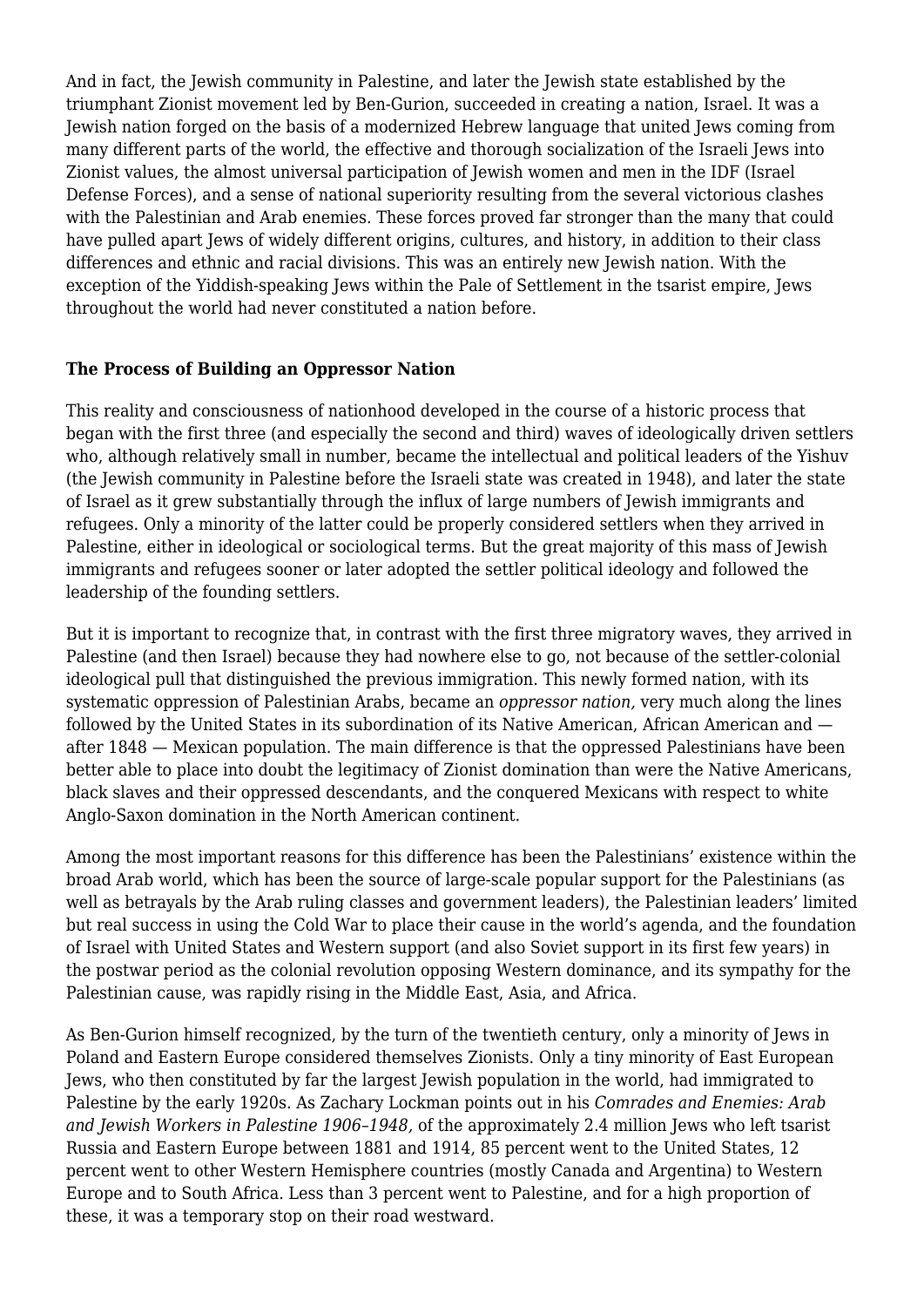The Zionist movement — and it was a social and political movement with a differentiated left, right, and center, notwithstanding the top-down political orientation of the main Zionist leaders like Theodore Herzl to engage the ruling imperial powers in deal-making to achieve their nationalist goals — organized several migratory waves of Jews to Palestine, called *aliyot* (the plural of *aliya*, "ascend" in Hebrew, and also "pilgrimage," according to the Jewish religious tradition commanding Jews to visit the Temple in Jerusalem three times a year). The First Aliyah took place between 1881 and 1903, consisting of some 25,000 to 35,000 Jews from Eastern Europe and Yemen.

As scholars Gershon Shafir in his book *Land, Labor and the Origin of the Israeli-Palestinian Conflict, 1882*–*1914* and Yoav Peled and Horit Herman Peled in *The Religionization of Israeli Society* have pointed out, the goal of this First Aliyah was to settle the land through privately owned, selfsustaining farms that hired experienced and cheap Palestinian agricultural labor. But this model failed because, at the time, the Zionist movement did not have the financial resources to acquire land for the newly arriving settlers, especially as the price of land skyrocketed due to Zionist demand, and because even the land already owned by the Zionists could have been legally sold to non-Jews.

The Second Aliyah took place between 1904 and 1914, with some 35,000 Eastern European Jews organizing collectives — the kibutz and the moshav — to work the land. Many of them left the land; according to Gershon Shafir, only around 10,000 of those Second Aliyah immigrants remained as agricultural workers. Yet this Aliyah left an important historical legacy by providing the elements of a solution to the quandary faced by the First Aliyah based on the notion of self-employing cooperative settlements on non-alienable, nationally owned land financed by public funds.

It was this new approach that also led to the "conquest of land" from the Palestinians, their exclusion from Jewish-owned and -controlled land. It also established the foundation for the "conquest of Jewish labor," which minimized and downgraded when it could not totally eliminate the participation of Palestinians in the economy at large, a situation similar to the treatment of Native Americans in the United States. Such "conquests" were the source of the many ensuing frictions, conflicts, and hostilities it produced with Palestinians, a process that has been laid out in great detail in the earlier cited work by Zachary Lockman.

The Third Aliyah took place between 1919 and 1923, with some 40,000 Jews who settled the land following the collectivist approach of the Second Aliyah. This took place at a time when the Zionist leadership, encouraged by the United Kingdom's Balfour Declaration in 1917, was much more committed to the purchase of land and settlement activity in Palestine, which made it possible for the overwhelming majority of the participants of the Third Aliyah to stay in the agricultural colonies and in Palestine.

These first three Aliyahs fit the classical model of settler colonies, with numerous difficulties mostly deriving from the urban background of the immigrants and the higher standard of living they had had in the countries of origin compared to the local Palestinian population in the predominant rural areas. It was from the Second and Third Aliyot that the main leaders of the Yishuv and later of the State of Israel came, like Ben-Gurion, who came in the Second Aliyah, and Golda Meier, who came with the Third Aliyah. They shaped the principal institutions of the budding nation.

Those three first aliyot were ideological: they were the result of a conscious choice to "solve" the "Jewish problem" of antisemitism in Europe by immigrating and settling in Palestine at a time when other alternatives existed, like emigrating to the United States – which was possible until the 1921 and 1924 legislation that sharply restricted immigration from Eastern Europe — or staying and fighting antisemitism in Europe itself by joining socialist organizations such as the Jewish Bund. The choice to settle in Palestine included Zionists who considered themselves socialists but who, in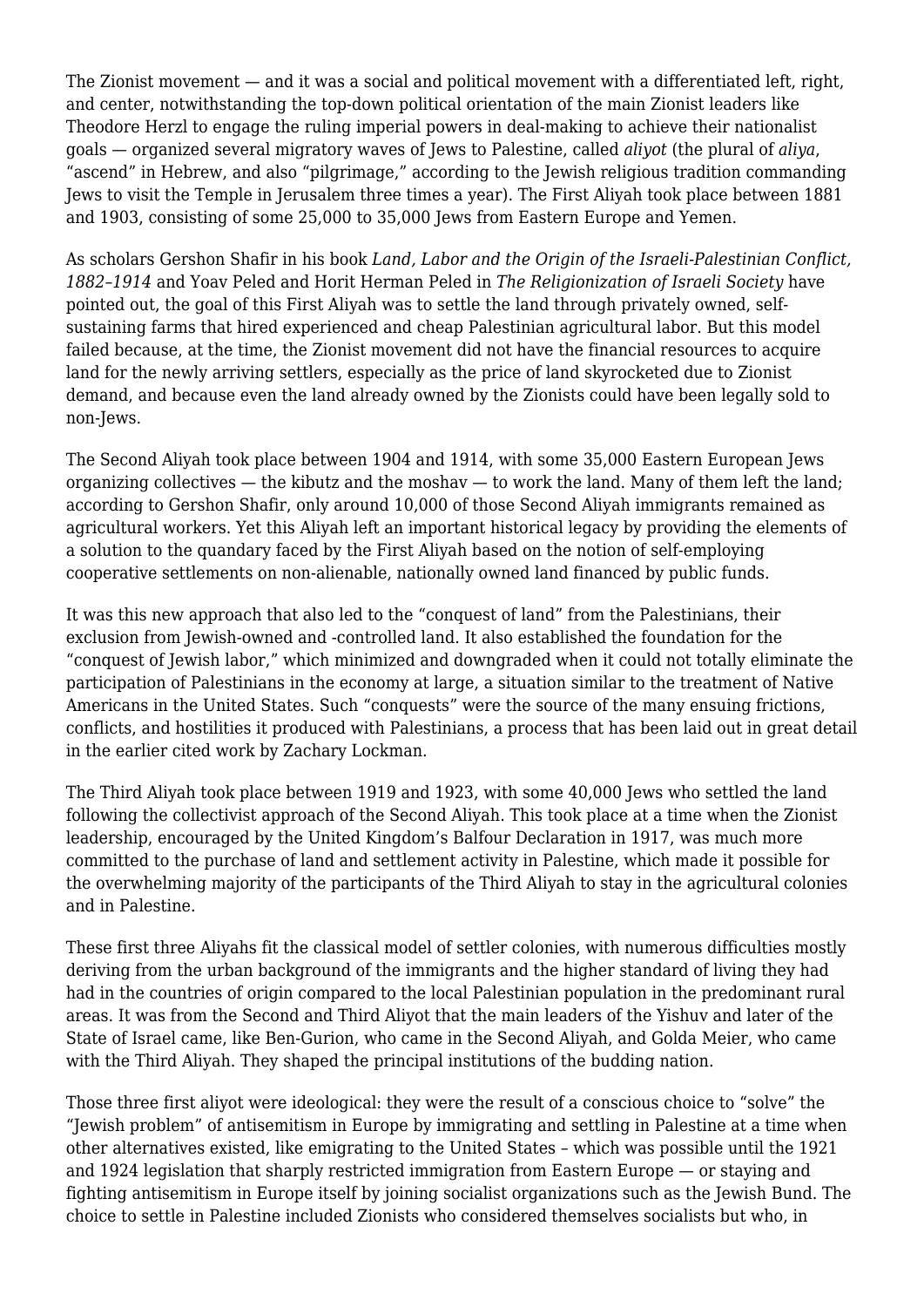contrast with the Bund, decided not take on the fight for socialist society in Europe that would grant Jews full civil and political rights and cultural and political autonomy in the context of an emancipated Jewish and non-Jewish working class.

The situation of the subsequent so-called aliyot was different. For one thing, most of those later migrations did not involve a majority of ideologically driven settlers. And by the time they took place, the range of migration alternatives had substantively diminished and eventually disappeared, to the point that a very large number of Jewish survivors of World War II in Europe had to be relocated into the Displaced Persons camps after 1945, since no country wanted to allow them in.

From 1924 to 1965, US immigration was regulated by a quota system sharply limiting the number of immigrants from Eastern Europe. Eastern European Jews emigrated to many different countries outside of the United States. Not surprisingly, a substantial number of them — almost 50,000 — also emigrated to Palestine between 1924 and 1925, constituting the Fourth Aliyah, an aliyah of primarily nonideological immigrants rather than of Zionist colonial settlers. The Fifth Aliyah, between 1929 and 1939, had even less in common with the first three aliyot, as it took place in the context of the coming of Nazism to power and the continued closing of the United States to the emigration of Eastern European Jews (or anybody else for that matter).

It was an act of desperation, not ideological or political choice, with 35,000 Jewish refugees arriving in Palestine in 1933 (about three times as many as the previous year), over 45,000 arriving in 1934, and over 65, 000 arriving in 1935, according to Segev. This immigration to Palestine surpassed, for just those three years, the combined numbers of the first three ideological aliyot.

Ben-Gurion was strongly pragmatic, bordering on opportunistic, in the case of the German Jews wanting to leave Nazi Germany. The Yishuv leadership reached the Haavara agreement with the Nazi government in August 1933, allowing Jews to leave for Palestine. This agreement materially benefited Germany since it greatly facilitated the takeover of Jewish commercial and residential property, although German Jewish emigrants were allowed to take some of their property with them. It was also justifiably opposed by large number of Jews, including the right-wing Zionists led by Zeev Jabotinsky, as a violation of the international boycott of Germany. Nevertheless, approximately 60,000 German Jews emigrated to Palestine from 1933 to 1939.

Most important was the immigration to Palestine of the Jewish refugees that survived the Nazi onslaught, be it the several hundred thousand Polish Jews that survived the Holocaust, mostly in the USSR and Soviet-controlled territories, and those that made it to the Displaced Persons camps. For these survivors, it was inconceivable to think of returning to Poland, especially due to the wave of antisemitism and pogroms taking place there, whether during the war as in the case of Jedbwane in 1941 or after the war, as in the cases of Krakow on August 11, 1945, and of Rzeszow and especially Kielce in 1946. There was no other place that wanted them, so arriving in Palestine (or Israel after 1948) may have relieved them.

But as the Zionist leaders themselves knew, based on the reports they must have received from their agents promoting and organizing the emigration to Israel of Jewish refugees in the Displaced Persons camps, the great majority of those refugees would have much rather emigrated to the developed capitalist countries, especially the United States, had they been allowed to do so by the American and Western governments. (According to Segev, from the summer of 1945 to the British evacuation of Palestine in 1948, more than 70,000 of these Jewish refugees set out for Palestine on sixty-five crossings, although how many actually made it to Palestine is unknown as most of them were intercepted and sent to Cyprus. Nevertheless, in the course of 1948 more than 120,000 Jewish immigrants arrived in Palestine.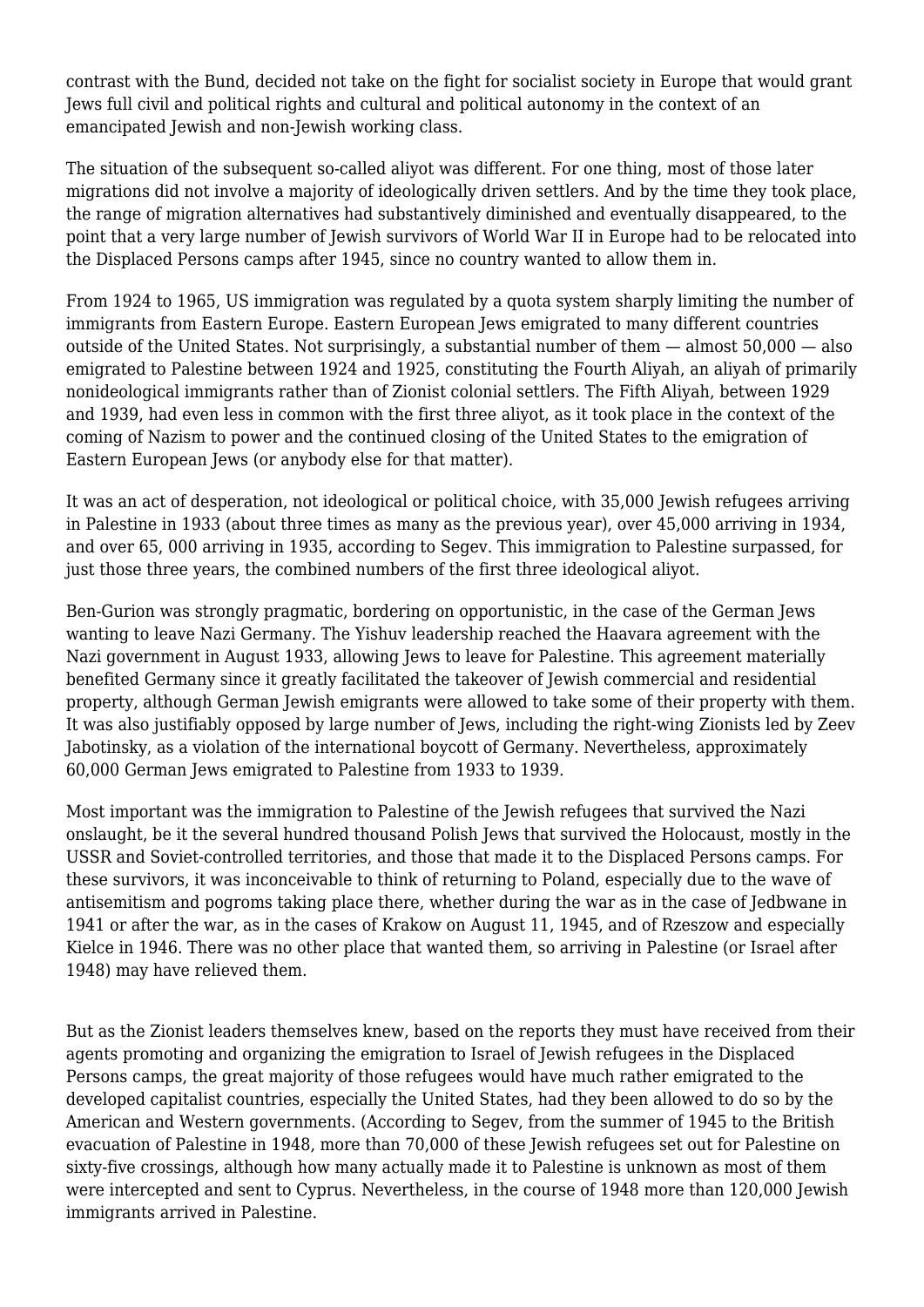Ben-Gurion's negative view of these new immigrants and refugees constituted a great paradox, as he depended on these Jews for the success of his Zionist nationalist enterprise. Without them, and without the Holocaust that they had managed to survive, there would not have been a state of Israel to begin with. Without it, the British 1917 Balfour Declaration promising the establishment of a national home for the Jewish people, would have remained a useless document by an already declining world power. After all, Great Britain had been all too willing to backtrack on the Balfour's Declaration's promises, as seen in its 1939 White Paper that sharply restricted Jewish immigration to Palestine.

In terms of the massive emigration of Jews from Arab countries such as Morocco and Yemen of the 1950s, the bulk of it occurred after the establishment and consolidation of the state of Israel. This emigration generally had more to do with the "pull" forces organized by the Israeli state than the "push" factors in the Arab world, such as the anti-Jewish hostility that may have been fanned by Arab nationalist reaction to the Palestinian Nakba.

Lastly, it is important to note that the colonial settler component of Israeli nationhood has been reinforced by the new type of Jewish ideology and practice that developed after the Israeli victory in the 1967 war and its subsequent territorial expansion, particularly in the West Bank. But by the time that came into being, the Israeli nation had already crystallized, following a path not too different from the United States that started with a Puritan settler colony and evolved into a nation state pursuing a racist policy of expulsion of Native Americans.

## **Zionism Versus Democracy**

The continued expansion and consolidation of Israeli rule as an oppressor nation in the West Bank has clearly made the "two-state solution" inoperable. The putative Palestinian state would have to be established in small, discontinuous parts of the West Bank — quite aside from the fact that this Palestinian "state" was never meant to be truly sovereign, since it would have no armed forces of its own and would be supervised by Israel. Last but not least, at present, any agreement with Israel to establish a Palestinian state would not recognize the right of Palestinian refugees to return to what is now Israel if they chose.

The current military control of the West Bank and Gaza has sharpened the perennial contradiction between democracy and Zionism, in Zionism's efforts to maintain the ethnic and religious definition of Israel and thus to limit the number of Arabs — a desire explicitly manifested by David Ben-Gurion. In light of the practical demise of the two-state solution at the hands of Israel, the Zionist oppressor state by definition cannot accept the only remaining desirable alternative: a fully democratic and secular binational state comprising Green line Israel, the West Bank, and Gaza with full equality for Palestinian Arabs and Jews. Such a state could not be both democratic and Jewish, particularly when Palestinian Arabs are already or will soon become the majority inside that territory.

Such a binational state would recognize the equality of all existing national cultures and, while secular, also recognize the equality of all religions. The binational democratic state would also have a nondiscriminatory immigration policy hopefully giving preference to the victims of persecution, whether these are Arabs or Jews.

Although such a binational and secular democratic state would constitute huge progress from the current situation, it would be plagued by severe problems such as the major differences in economic development and living standards between Arabs and Jews that even the most generous reparations and compensation programs would have difficulty eliminating at least in the short term. Of course, any socialist development in that part of the world would considerably ease such difficulties.